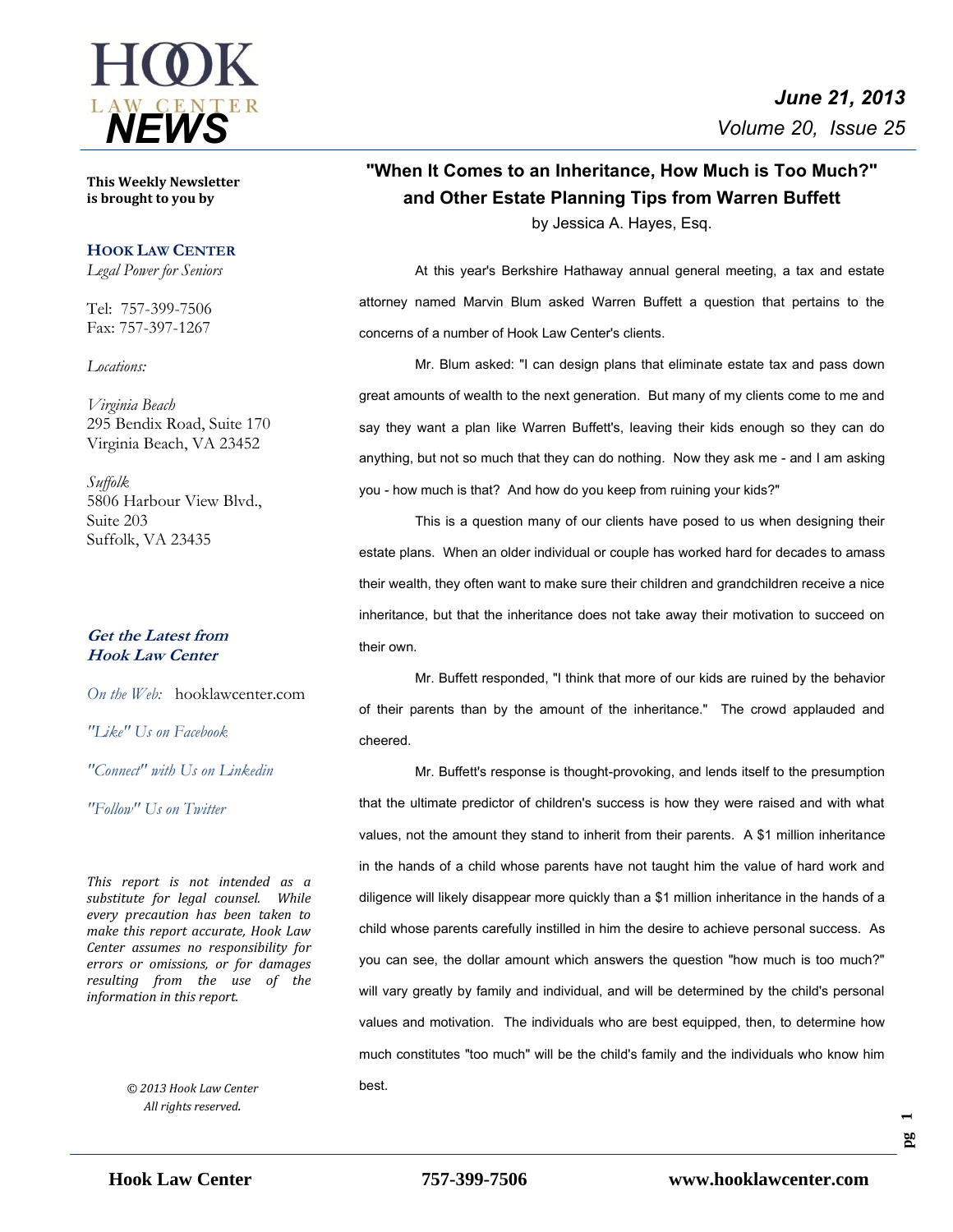

# **"When It Comes to an Inheritance, How Much is Too Much?" and Other Estate Planning Tips from Warren Buffett** (con't)

At the meeting, Mr. Buffett also remarked that he believes parents should communicate with their children as they create their estate plans, to permit the children to ask questions while their parents are still able to answer. He stated, "Your children are going to read the will some day . . . It's crazy for them to read it after you're dead for the first time. You're not in a position to answer questions - unless the Ouija board really works." Although a bit humorous, there is truth to Mr. Buffett's words. Time and time again, we at Hook Law Center meet with children after their parents are deceased, and the children express surprise at the contents of their parents' wills and/or trusts. The children often have questions about why the parents' estate plans were designed a certain way, and the answers are not always obvious. To eliminate any surprises and potential conflict among family members after a parent's death, we strongly recommend that our clients discuss their wishes with their children while they are able to do so. The Hook Law Center regularly hosts family meetings where the client and his family review and discuss the client's estate plan.

Mr. Buffett mentioned that he rewrites his will (and, presumably, trust[s]) every five or six years, as well. Although this may not be necessary for everyone, Hook Law Center strongly recommends that clients at least review their estate plans with an attorney periodically to ensure that they continue to reflect their wishes. As a rule of thumb, it is a good idea to review one's estate plan every time that individual or a loved one undergoes a major life change (birth, death, marriage, divorce, sickness, disability, etc.). Hook Law Center mails out periodic letters to remind clients to review their estate plans and determine whether updates are necessary.

*Note: News cameras were not permitted and there is no official transcript of Mr. Buffett's remarks at the 2013 Berkshire Hathaway annual general meeting. Credit to http://www.theglobeandmail.com/globe-investor/investment-ideas/lessons-in-estateplanning-from-warren-buffett/article12022903/ for the quotations from Mr. Buffett.* 



# **Heroes**

**Hook Law Center:** Kit Kat, are there heroes in the animal world?

**Kit Kat** Yes, there are many heroes among us animals, but a story about a dog named Kabang caught my eye recently. Kabang is truly extraordinary. Kabang is a 2-year old mixed breed (somewhat resembling a German Shepherd) from the Philippines. In her rescue of 2 little girls there from an oncoming motorcycle, she lost her snout and upper jaw. As there was not adequate treatment available in her home country, she ended up being treated at the University of California-Davis (near Sacramento) for many months. The cost of \$27,000 was mostly covered through donations. She returned to the Philippines on June 8, 2013.

**pg**   $\sim$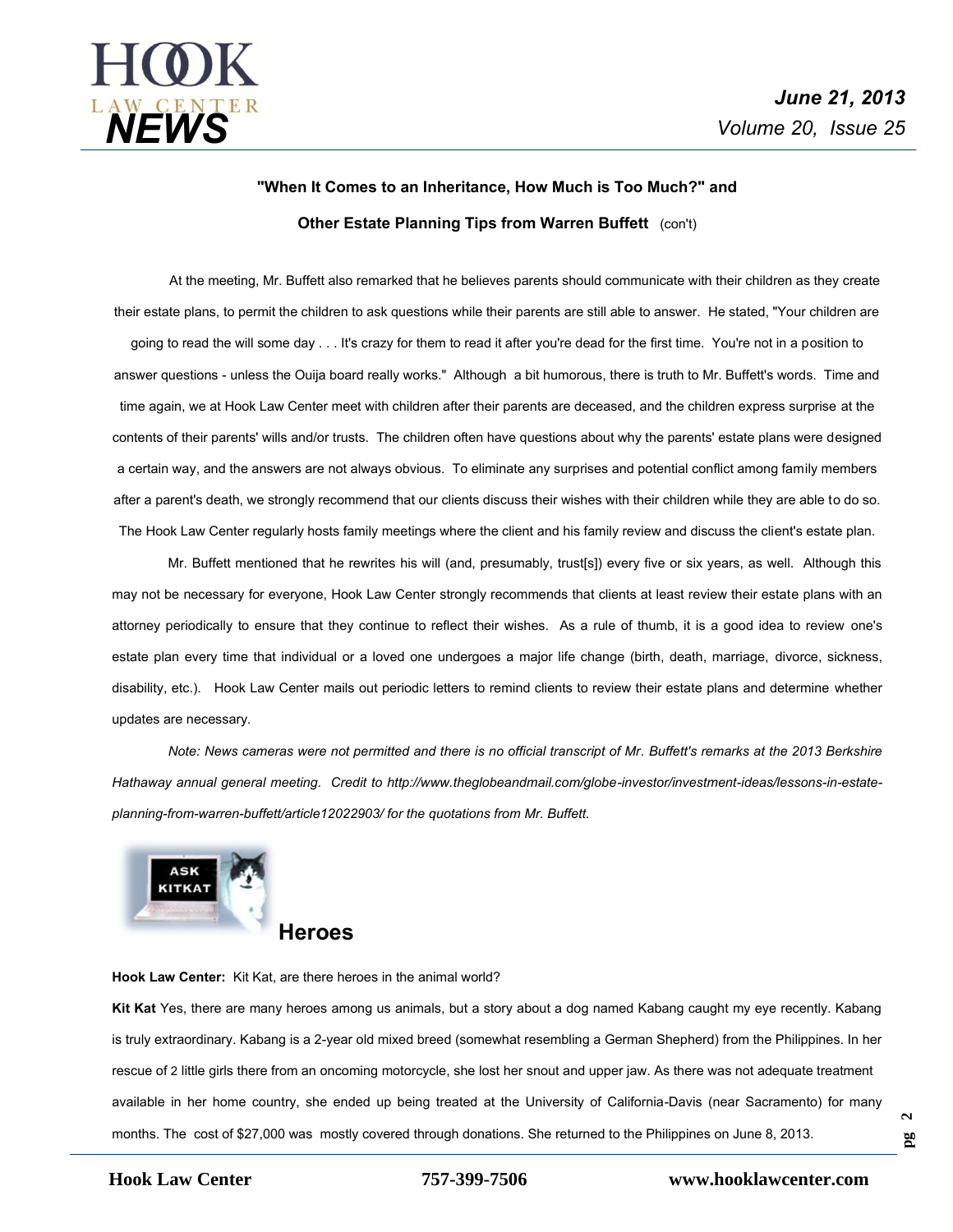

Kabang is by no means restored to her former self. Her face had to be partially rebuilt, allowing for openings for breathing. But in essence, she now functions without a dog's traditional upper jaw. Her tongue and teeth of the lower jaw are always exposed. It seems to be working for her, though. From pictures I saw in the Washington Post, she seems as frisky as any 2-year old would be. She also had to be treated for cancer and heartworms. She's been through a lot. Thank goodness for modern medicine! It has allowed a wonderful being to survive and thrive.

(World section, photo essay, The Washington Post, June 11, 2013)



**Upcoming Events**

Hook Law Center will be presenting a seminar to the Virginia Enrolled Agents at the Airport Hilton, 1500 North Military Highway, Norfolk, VA 23502 on **July 17, 2013** at **8:00 a.m**.

Hook Law Center will be presenting at an Advanced Elder Law Seminar in Richmond, VA on **September 11, 2013.**

## **Special Offer for Subscribers of Hook Law Center News: This Summer, Bring Home a New Best Friend!**

The Norfolk SPCA is offering subscribers of Hook Law Center News a discount on adoptions this summer. As kids get out of school,

it's a perfect time to welcome a new family member into your home! The adoption discount lasts through Labor Day.



Bring the whole family and find a wonderful new addition for your home!

#### **Adoption Discount**

Bring a copy of this ad at the time of adoption and receive a 20% discount off adoption fees:

- **\$30 off of the regular dog adoption fee of \$150.**
- **\$20 off of the regular cat adoption fee of \$100.**

View all the adoptable pets and check out the hours of operation at [www.NorfolkSPCA.org/adopt.](http://www.norfolkspca.org/adopt) The Norfolk SPCA is open seven days a week and has lots of loving, homeless pets in need of new, forever homes. The shelter is located just off I-264 at the Ballentine Blvd. exit. Phone: (757) 622-3319.